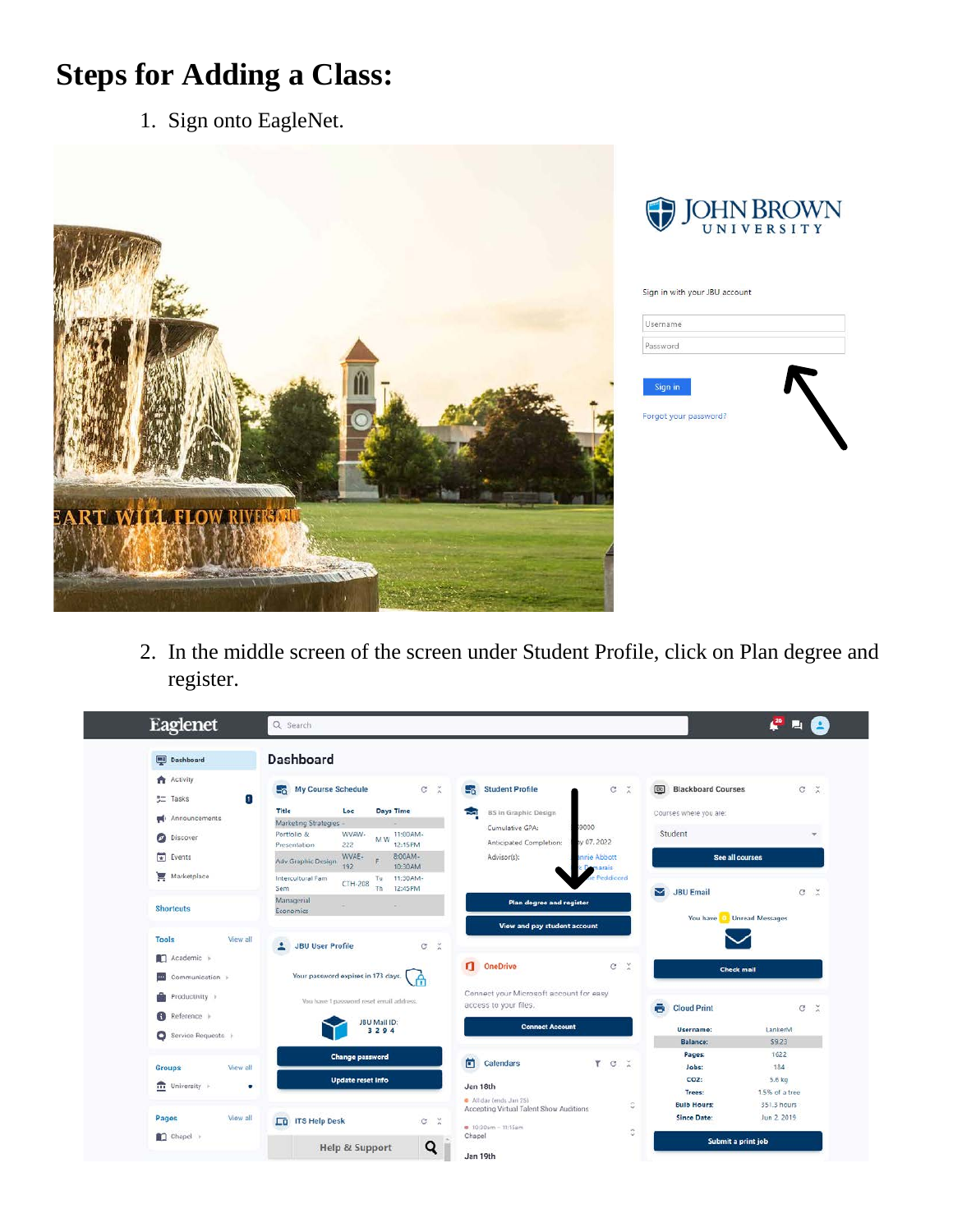3. Once you have clicked on Plan degree and register, two options will appear at the top of the screen. You will need to click on "Go to Plan & Schedule," underneath the Plan Your Degree & Register for Classes option.

| O          | <b>JOHN BROWN</b>                                                                         |                                                                                                                 |             |                 |                                                                  | <b>Q</b> LankerM                                                                                                       | $\leftrightarrow$ Sign out | $Q$ Hel |
|------------|-------------------------------------------------------------------------------------------|-----------------------------------------------------------------------------------------------------------------|-------------|-----------------|------------------------------------------------------------------|------------------------------------------------------------------------------------------------------------------------|----------------------------|---------|
|            | Academics - Academic Planning - Planning Overview                                         |                                                                                                                 |             |                 |                                                                  |                                                                                                                        |                            |         |
|            | <b>Steps to Getting Started</b>                                                           | There are many options to help you plan your courses and earn your degree. Here are 2 steps to get you started: |             |                 |                                                                  | Search for courses                                                                                                     |                            |         |
|            | View Your Progress<br>courses.<br>Go to My Progress<br>2022 Undergraduate Spring Schedule | Start by going to My Progress to see your academic progress in your degree and search for                       |             | Loading my data | Plan your Degree & Register for Classes<br>Go to Plan & Schedule | Next, take a look at your plan to see what you've accomplished and register your remaining classes toward your degree. |                            |         |
|            | Sun                                                                                       | Mon                                                                                                             | Tue         | Wed             | Thu                                                              | Fri                                                                                                                    | Sat                        |         |
| 7am        |                                                                                           |                                                                                                                 |             |                 |                                                                  |                                                                                                                        |                            |         |
| <b>Bam</b> |                                                                                           |                                                                                                                 |             |                 |                                                                  | ART-4413-01                                                                                                            |                            |         |
| 9am        |                                                                                           |                                                                                                                 |             |                 |                                                                  |                                                                                                                        |                            |         |
| 10am       |                                                                                           |                                                                                                                 |             |                 |                                                                  |                                                                                                                        |                            |         |
|            |                                                                                           | ART-4103-01                                                                                                     |             | ART-4103-01     |                                                                  |                                                                                                                        |                            |         |
| 11am       |                                                                                           |                                                                                                                 | FAM-4113-01 |                 | FAM-4113-01                                                      |                                                                                                                        |                            |         |

4. After you have clicked on this, you can either search for the course you want to add in the search toolbar located at the top right of the page, or you can look for your course in the course catalog located under the Academics tab at the top left of the page.

| O<br>E                      | <b>JOHN BROWN</b>                                                                                |                                                                                                           |             |                                   |                                                                                                                                                                                          |                    | <b>Q</b> LankerM | $\leftrightarrow$ Sign out | $②$ Hel  |
|-----------------------------|--------------------------------------------------------------------------------------------------|-----------------------------------------------------------------------------------------------------------|-------------|-----------------------------------|------------------------------------------------------------------------------------------------------------------------------------------------------------------------------------------|--------------------|------------------|----------------------------|----------|
| $\ddot{\phantom{a}}$        | Academics - Academic Planning - Planning Overview                                                |                                                                                                           |             |                                   |                                                                                                                                                                                          |                    |                  |                            |          |
| $\widehat{m}$               | to Getting Started                                                                               | are many options to help you plan your courses and earn your degree. Here are 2 steps to get you started: |             |                                   |                                                                                                                                                                                          | Search for courses |                  |                            | $\alpha$ |
| O5<br>$\sum_{i=1}^{n}$<br>n | View Your Progress<br>courses.<br><b>Go to My Progress</b><br>2022 Undergraduate Spring Schedule | Start by going to My Progress to see your academic progress in your degree and search for                 |             | $\overline{2}$<br>Loading my data | Plan your Degree & Register for Classes<br>Next, take a look at your plan to see what you've accomplished d register your remaining classes toward your degree.<br>Go to Plan & Schedule |                    |                  |                            |          |
|                             | Sun                                                                                              | Mon                                                                                                       | Tue         | Wed                               | Thu                                                                                                                                                                                      | Fri                |                  | Sat                        |          |
| 7am<br><b>Bam</b>           |                                                                                                  |                                                                                                           |             |                                   |                                                                                                                                                                                          | ART-4413-01        |                  |                            |          |
| 9am                         |                                                                                                  |                                                                                                           |             |                                   |                                                                                                                                                                                          |                    |                  |                            |          |
| 10am                        |                                                                                                  |                                                                                                           |             |                                   |                                                                                                                                                                                          |                    |                  |                            |          |
| 11am                        |                                                                                                  | ART-4103-01                                                                                               | FAH-4113-01 | ART-4103-01                       | FAM-4112-01                                                                                                                                                                              |                    |                  |                            |          |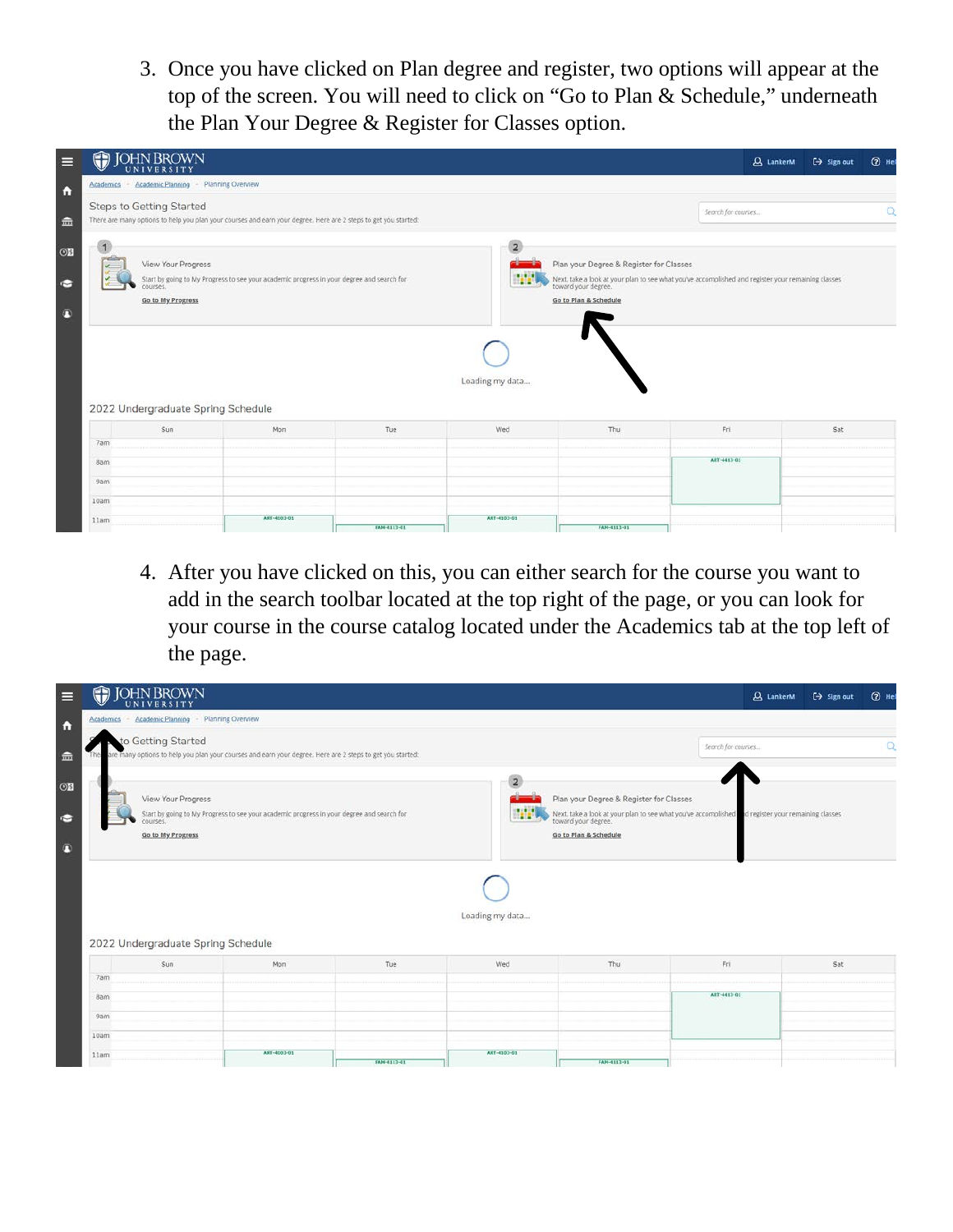## 5. When searching for the class you need, you will need to click the arrow at the bottom right of the course in order to view the available sections.



## IMPORTANT:

**Service** 

Once you have found the course you need, make sure it is in the correct term and that it is located where you need it (on campus or online).

6. Once you have verified that the course is in the correct place and correct term, you will click "Add Section to Schedule."

| <b>Requisites:</b><br>Senior standing - Must be completed prior to taking this course.<br><b>Main Campus</b><br>Offered:<br>Each Semester, Each Year | Locations: (Note - JBU reserves the right to change rooms or transition students to remote learning as needed due to circumstances surrounding COVID-19) |                                                       |                                |
|------------------------------------------------------------------------------------------------------------------------------------------------------|----------------------------------------------------------------------------------------------------------------------------------------------------------|-------------------------------------------------------|--------------------------------|
| <b>View Available Sections for ART-4103</b>                                                                                                          |                                                                                                                                                          |                                                       | $\wedge$                       |
| 2021 Undergraduate Fall                                                                                                                              |                                                                                                                                                          |                                                       |                                |
| ART-4103-01<br>Portfolio & Presentation                                                                                                              |                                                                                                                                                          |                                                       | <b>Add Section to Schedule</b> |
| <b>Seats</b>                                                                                                                                         | <b>Times</b>                                                                                                                                             | Locations                                             | Instructors                    |
| 25                                                                                                                                                   | M/W 10:00 AM - 11:15 AM<br>8/23/2021 - 12/17/2021                                                                                                        | Main Campus, Windgate Visual Arts East 270<br>Lecture | Martin, B (Lecture)            |
| 2022 Undergraduate Spring                                                                                                                            |                                                                                                                                                          |                                                       |                                |
| ART-4103-01<br>Portfolio & Presentation                                                                                                              |                                                                                                                                                          |                                                       | <b>Add Section to Schedule</b> |
| <b>Seats</b>                                                                                                                                         | <b>Times</b>                                                                                                                                             | Locations                                             | Instructors                    |
| 9                                                                                                                                                    | M/W 11:00 AM - 12:15 PM<br>1/10/2022 - 5/6/2022                                                                                                          | Main Campus, Windgate Visual Arts West 222<br>Lecture | Martin, B (Lecture)            |
|                                                                                                                                                      |                                                                                                                                                          |                                                       |                                |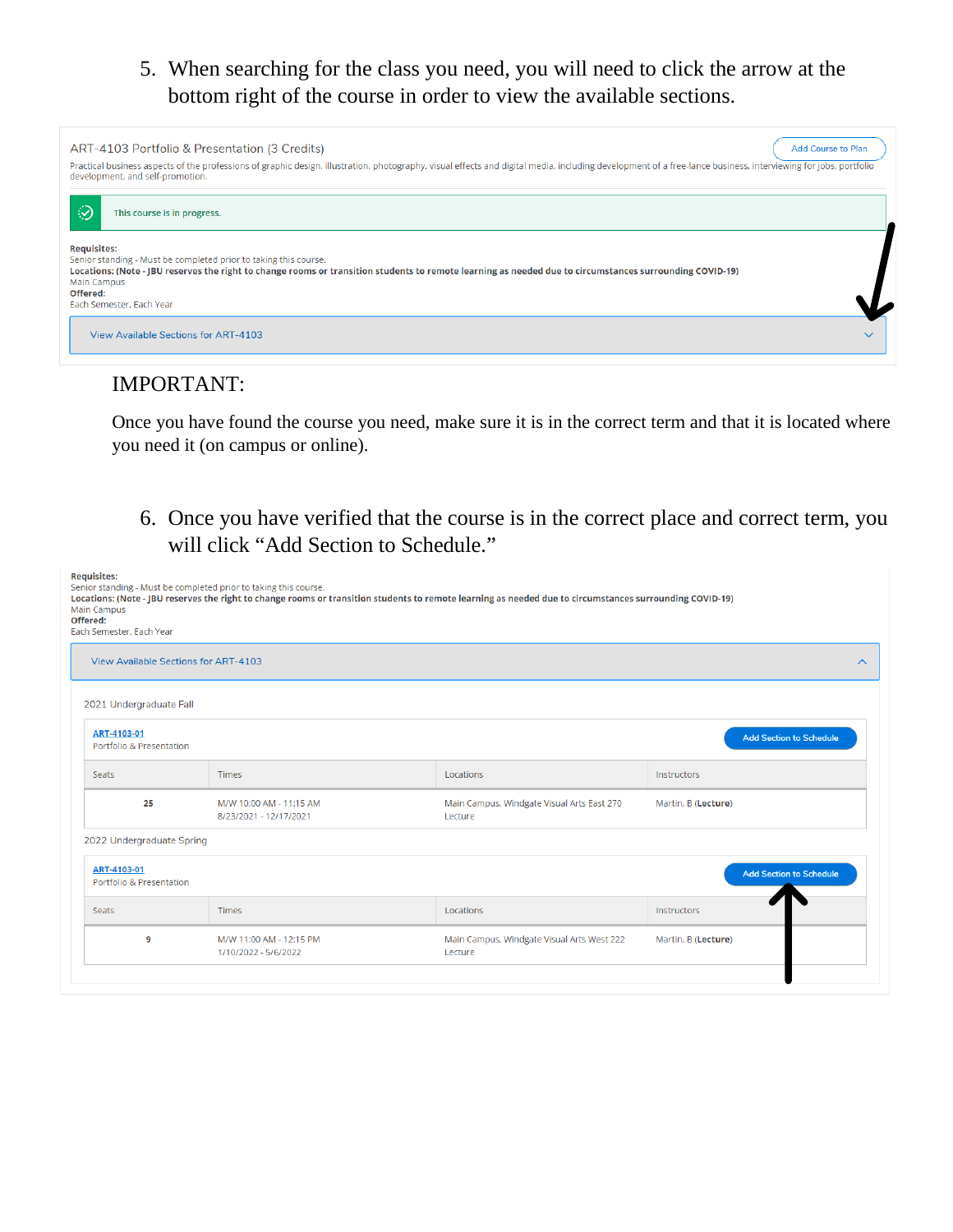7. After adding the section to your schedule, go back to the Plan & Schedule page. You can do this by clicking the Back to Plan & Schedule in the top left corner.

|           | <b>JOHN BROWN</b><br>UNIVERSITY                                     |                                                                                                                                                                                  |
|-----------|---------------------------------------------------------------------|----------------------------------------------------------------------------------------------------------------------------------------------------------------------------------|
| m         | Academics Course Catalog                                            |                                                                                                                                                                                  |
| 侖         | Search for Courses and Course Sections<br>< Back to Plan & Schedule |                                                                                                                                                                                  |
| $\odot$ s | Filter lesults<br>Hide                                              | Filters Applied: None                                                                                                                                                            |
|           | Availabi<br>$\curvearrowright$                                      | ART-4103 Portfolio & Presentation (3 Credits)                                                                                                                                    |
| $\sim$    | Open and Waitlisted Sections<br>Open Sections Only                  | Practical business aspects of the professions of graphic design, illustration, photography, visual effects and digital media, including deve<br>development, and self-promotion. |
| $\bigcap$ | <b>Subjects</b><br>⌒                                                | ⊛<br>This course is in progress.                                                                                                                                                 |
|           | Art and Design (1)                                                  | <b>Requisites:</b><br>Senior standing - Must be completed prior to taking this course.                                                                                           |
|           | Locations<br>⌒                                                      | Locations: (Note - JBU reserves the right to change rooms or transition students to remote learning as needed due to circumsta<br>Main Campus                                    |
|           | Main Campus (1)                                                     | Offered:<br>Each Semester, Each Year                                                                                                                                             |
|           | <b>Terms</b><br>$\wedge$                                            | <b>View Available Sections for ART-4103</b>                                                                                                                                      |
|           | 2021 Undergraduate Fall (1)<br>2022 Undergraduate Spring (1)        |                                                                                                                                                                                  |
|           | <b>Days of Week</b><br>$\lambda$                                    | of 1<br>$\overline{1}$<br>Page                                                                                                                                                   |
|           | Monday (1)                                                          |                                                                                                                                                                                  |

8. Once you have gotten back to the Plan & Schedule page, your course should appear in your schedule as a tan color, meaning that it still needs to be approved

| Plan your Degree and Schedule your courses                   |              |      |                |             | Search for courses      |             |                          |                                         |            |
|--------------------------------------------------------------|--------------|------|----------------|-------------|-------------------------|-------------|--------------------------|-----------------------------------------|------------|
| Timeline<br>Advising<br>Schedule<br>Petitions & Waivers      |              |      |                |             |                         |             |                          |                                         |            |
| 2022 Undergraduate Spring $+$<br>$\mathcal{S}$<br>$\epsilon$ |              |      |                |             |                         |             |                          | <b>Register Now</b>                     |            |
| Filter Sections                                              | Save to iCal |      | <b>A</b> Print |             |                         |             |                          | Planned: 3 Credits Enrolled: 15 Credits | Waitlisted |
| ART-3413-01: Comic Book/Seq Art                              | ×            |      | Sun            | Mon         | Tue                     | Wed         | Thu                      | Fri                                     | Sat        |
| $\vee$ Planned                                               |              | 7am  |                |             |                         |             |                          |                                         |            |
| Credits: 3 Credits                                           |              | 8am  |                |             |                         |             |                          | ART-4413-01                             |            |
| Grading: Graded<br>Instructor: Demarais, K                   |              | 9am  |                |             |                         |             |                          |                                         |            |
| 1/10/2022 to 5/6/2022<br>Seats Available: 6                  |              | 10am |                |             |                         |             |                          |                                         |            |
| V Meeting Information                                        |              |      |                | ART-4103-01 |                         | ART-4103-01 |                          |                                         |            |
| Register                                                     |              | 11am |                |             | FAM-4113-01             |             | FAM-4113-01              |                                         |            |
|                                                              |              | 12pm |                |             |                         |             |                          |                                         |            |
| $\vee$ View other sections                                   |              | 1pm  |                |             |                         |             |                          |                                         |            |
|                                                              |              | 2pm  |                |             |                         |             |                          |                                         |            |
| ART-4103-01: Portfolio & Presentation                        |              |      |                |             | ART-3413-01<br>$\times$ |             | ART-3413-01<br>$\propto$ |                                         |            |
| Approved                                                     |              | 3pm  |                |             |                         |             |                          |                                         |            |
| $\checkmark$ Registered                                      |              | 4pm  |                |             |                         |             |                          |                                         |            |
| Credits: 3 Credits<br>Grading: Gradud                        |              | 5pm  |                |             |                         |             |                          |                                         |            |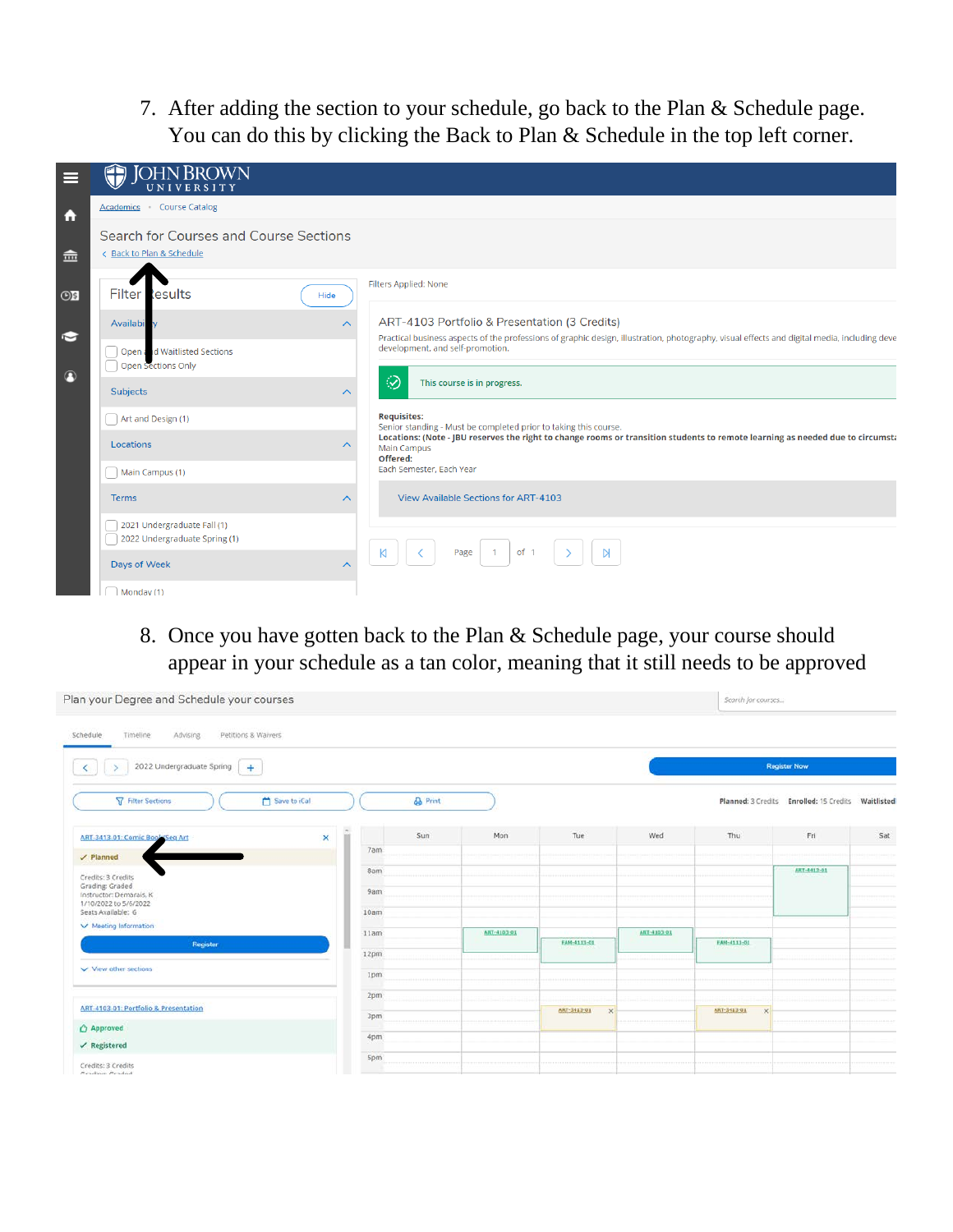9. To get your course approved, click on the advising tab located at the top of the page underneath the "Plan your Degree and Schedule your courses" header and then click "Request Review" located at the far right of the page.

|                                                                            | <b>JOHN BROWN</b><br>UNIVERSITY                                    |                                                                                                     |
|----------------------------------------------------------------------------|--------------------------------------------------------------------|-----------------------------------------------------------------------------------------------------|
|                                                                            | Academic Planning · Plan & Schedule<br>Academics<br>$\sim$         |                                                                                                     |
|                                                                            | Plan your Degree and Schedule your courses                         |                                                                                                     |
|                                                                            | Schedule<br>Timeline<br><b>Petitions &amp; Waivers</b><br>Advising |                                                                                                     |
|                                                                            | 2022 Undergraduate Spring<br>$+$                                   |                                                                                                     |
|                                                                            | <b>了</b> Filter Sections<br>Save to iCal                           |                                                                                                     |
| Petitions & Waivers<br>Schedule<br>Timeline<br>Advising<br>My Advisors     |                                                                    | <b>Request Review</b>                                                                               |
| ⊠<br>Demarais, Kirk W. (Major)<br>◙<br>Abbott, Jeannie (View Only Advisor) |                                                                    |                                                                                                     |
| Peddicord, Melanie (View Only Advisor)<br>Compose a Note                   |                                                                    | Last review requested on 10/28/2021<br>Course Plan last reviewed on 10/31/2021 by Demarais, Kirk W. |
|                                                                            |                                                                    |                                                                                                     |
|                                                                            |                                                                    |                                                                                                     |

- 10.Once your advisor has approved the class, the course will appear on your Plan & Schedule page as Approved, with a green thumbs up, **but not yet registered**.
- 11.To register for the course, you simply must click on "Register" located in blue underneath the course you are wanting to add.

| ART-3413-01: Comic Book/Seq Art                                                                                 |  |  |  |  |  |
|-----------------------------------------------------------------------------------------------------------------|--|--|--|--|--|
| $\vee$ Planned                                                                                                  |  |  |  |  |  |
| Credits: 3 Credits<br>Grading: Graded<br>Instructor: Demarais, K<br>1/10/2022 to 5/6/2022<br>Seats Available: 6 |  |  |  |  |  |
| $\vee$ Meeting Information                                                                                      |  |  |  |  |  |
| Register                                                                                                        |  |  |  |  |  |
| $\vee$ View other sections                                                                                      |  |  |  |  |  |